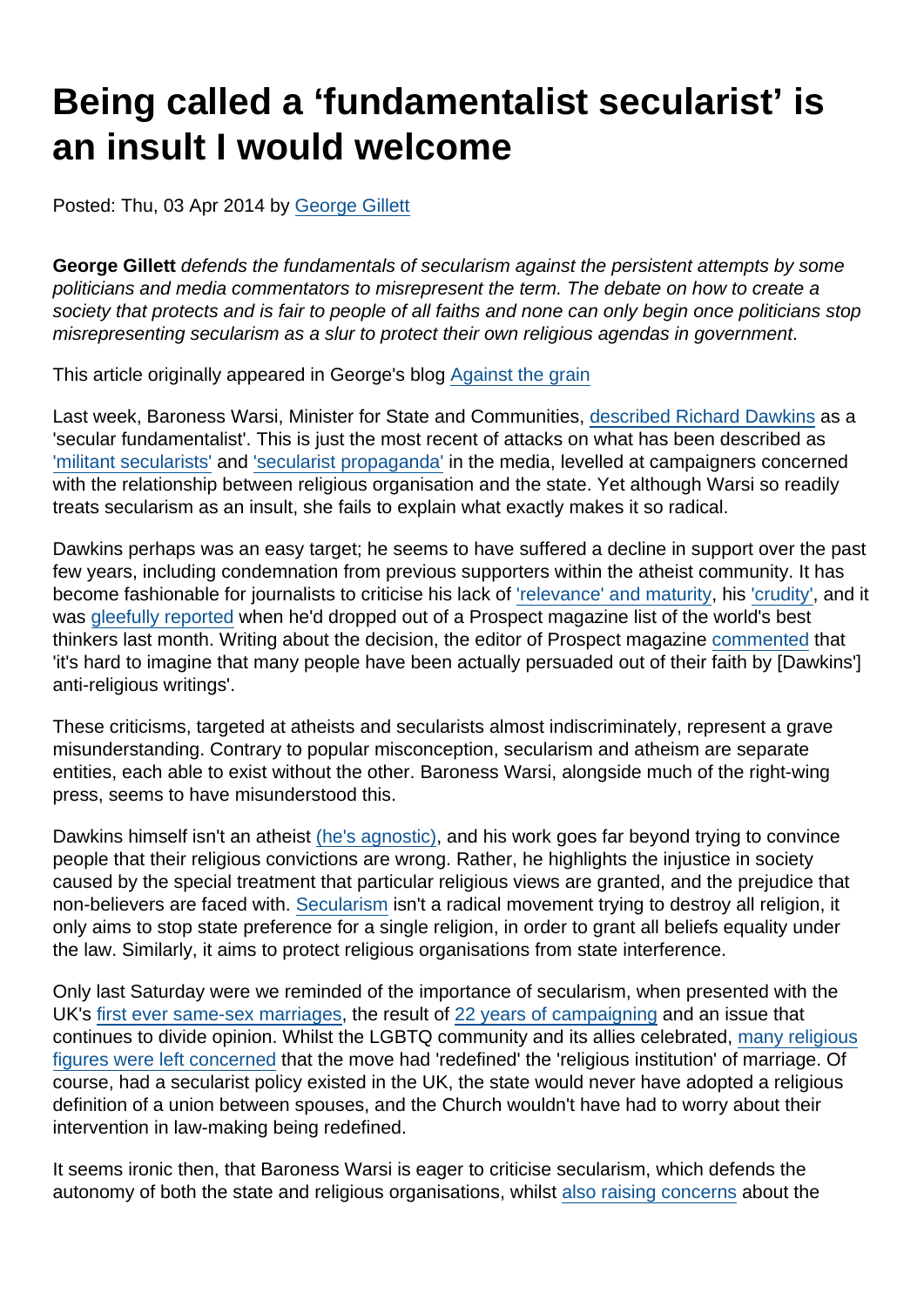Equal Marriage bill. It seems clear that Warsi, like many others, opposes secularism in an attempt to maintain their religious agenda in government, an act that is clearly undemocratic.

In contrast, secularism is rooted in democracy and equality, principles that are cherished by the UK public, but happily compromised when it comes to religious issues. The consequences of tying religion with the state are clear; in a 2011 poll, [only 29 per cent of the British public](https://humanism.org.uk/2011/03/20/news-771/) declared themselves as religious, yet [26 unelected \(male\) bishops](http://www.churchofengland.org/our-views/the-church-in-parliament/bishops-in-the-house-of-lords.aspx#What do Bishops do in Parliament) sit in the House of Lords. These unelected bishops are free to [preside over law-making](http://www.churchtimes.co.uk/articles/2013/7-june/news/uk/bishops-gather-in-lords-to-vote-against-gay-marriage-bill) as they wish, enforcing their exclusively religious agenda onto new legislation.

Education also suffers from religious prejudices; in [faith schools](https://www.secularism.org.uk/uploads/faith-school-admissions-campaign-briefing.pdf), religious groups benefit from discrimination in admissions policies for students based on their parents' religion. These schools constitute [one third of all state schools](http://www.independent.co.uk/voices/comment/faith-schools-must-not-be-funded-by-us-8891657.html), receiving [vast state funding,](http://accordcoalition.org.uk/2013/12/27/faith-schools-in-england-now-almost-entirely-state-funded/) yet children as young as four years old are routinely denied places because of their parents' church going habits. Most importantly, the majority of the UK public believe [state schools should be secular,](http://www.politics.co.uk/opinion-formers/bha-british-humanist-association/article/bha-public-oppose-state-funding-of-faith-schools-by-four-to) yet there is no government policy to represent these views.

Healthcare spending is also dominated by a religious lobby; the NHS, currently facing a funding crisis, [spends £29 million each year](https://www.secularism.org.uk/uploads/nss-chaplaincy-report-2011.pdf) on chaplaincies to pursue a religious agenda in hospitals. Secularists question this, and suggest that the money should instead be spent on medical treatment with proven clinical benefit.

Likewise, animal rights are infringed because of the special treatment religious belief is given; whilst [fox-hunting](https://www.gov.uk/hunting-and-the-law) and [cosmetic testing on animals is banned](http://ec.europa.eu/consumers/sectors/cosmetics/animal-testing/index_en.htm), the brutal and painful killing of animals for Kosher and Halal meat is routine in slaughterhouses across the UK. Although condemned by advisory bodies to both [the UK government](http://www.fawc.org.uk/reports/pb8347.pdf) and [the EU,](http://www.efsa.europa.eu/en/efsajournal/pub/45.htm) the method still continues. Secularists challenge this extraordinary influence that religious groups have in influencing government policy.

And secularism doesn't only benefit atheists and agnostics. The movement has support from a number of religious figures; [Giles Fraser](http://www.theguardian.com/commentisfree/belief/audio/2012/feb/20/giles-fraser-thinking-aloud-podcast-secularism), a Church of England priest, has spoken of how 'society is too diverse to sustain a state religion'. [Gandhi too](http://books.google.co.uk/books?id=y1BMOHA2D7AC&pg=PA158&lpg=PA158&dq=The+state+would+look+after+your+secular+welfare,+health,+communications,+foreign+relations,+currency+and+so+on,+but+not+your+or+my+religion.+That+is+everybody), showed support for the movement, once describing an ideal society;

'The state would look after your secular welfare, health, communications, foreign relations, currency and so on, but not your or my religion. That is everybody's personal concern.'

So, why then, is secularism so readily scorned? The movement aims to protect freedom of religion, alongside democracy and equality; beliefs that are all widely supported among the public. Yet when Baroness Warsi and the right-wing media use the term 'fundamentalist secularist', they use it as a stand-alone *iibe*.

Here's the thing. I'm proud to say that I'm a secular fundamentalist. In the same way I'm proud to be a fundamentalist on civil rights, universal suffrage and the campaign against homophobia. According to the [Oxford English dictionary](http://www.oxforddictionaries.com/definition/english/fundamentalism), 'fundamentalism' is defined as 'the strict adherence to the basic principles of any subject or discipline'. When did it become a bad thing to hold some basic principles and adhere to them; when did 'fundamentalism' become a dirty word?

I take a strict adherence against racism, sexism and homophobia. I also take a strict adherence to the idea that nobody should be granted privilege in law-making because of their religious belief, and that state provision shouldn't be targeted at one religious community to the neglect of others.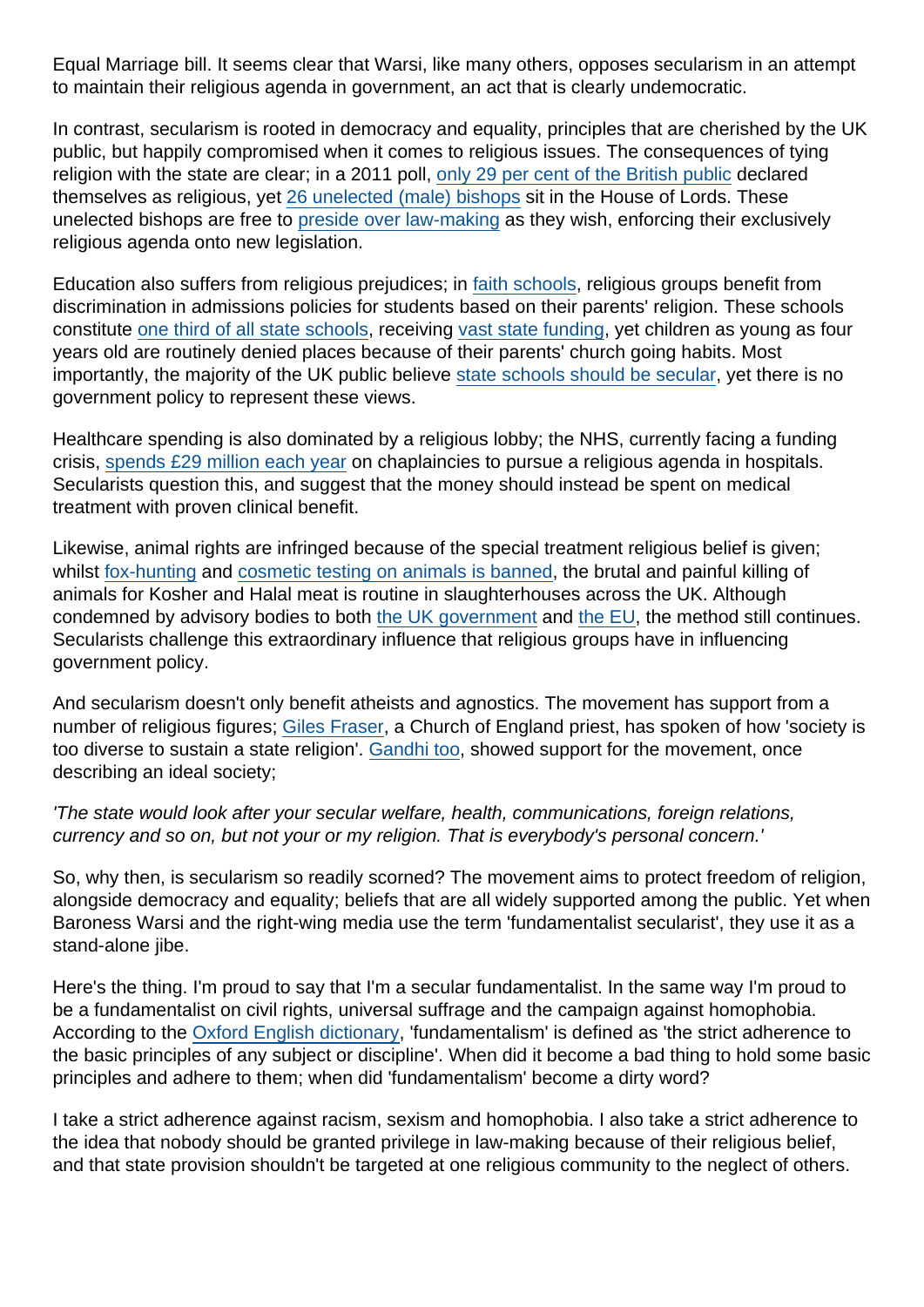You can lace up secularism with dirty words such as fundamentalist, radical and militant, in the same way that anti-apartheid, feminist and civil rights campaigns have been described. To use such a term to denigrate someone only highlights a reluctance to engage in debate, and to instead ignore and ridicule their beliefs because they are different to your own.

Those who claim Dawkins will not succeed in eradicating religious belief in society are probably right. But fortunately, that isn't what most atheists want. It certainly isn't what secularism aims to do. Baroness Warsi and sections of the media are pretending otherwise in order to silence secularism and pursue a religious agenda. We cannot allow this to happen; a debate is needed on why a small religious elite are granted such preference and disproportional influence in our society.

It is this debate that secularists, both religious and otherwise, are fighting for. The movement doesn't aim to destroy or dismantle religion, but to create a society where no one group is granted special privilege or power. A society which ensures that all beliefs are protected and welcomed equally. But this debate can only be had once you stop using 'secularism' as a slur.

Photo credit [Dave Fayram](https://www.flickr.com/photos/davefayram/4782352262/)

George Gillett is a medical student at the University of Oxford, he writes about current affairs for the Huffington Post and Left Foot Forward, as well as regularly contributing to both of Oxford's student newspapers. This article originally appeared on his blog [Against the grain.](http://georgegillett.wordpress.com/2014/04/03/being-called-a-fundamentalist-secularist-is-an-insult-i-would-welcome/) You can follow him on Twitter [@george\\_gillett](https://twitter.com/george_gillett)

George Gillett

The views expressed in our blogs are those of the author and may not necessarily represent the views of the NSS.

### While you're here

Our news and opinion content is an important part of our campaigns work. Many articles involve a lot of research by our campaigns team. If you value this output, please consider supporting us today.

P.S. make sure to check out the related campaigns below.

- [Support us from just £1 a month](https://www.secularism.org.uk/donate.html)
- [Share on What's App](whatsapp://send?text=http://www.secularism.org.uk/opinion/2014/04/being-called-a-fundamentalist-secularist-is-an-insult-i-would-welcome?format=pdf)
- [Share on Facebook](https://www.facebook.com/sharer/sharer.php?u=http://www.secularism.org.uk/opinion/2014/04/being-called-a-fundamentalist-secularist-is-an-insult-i-would-welcome?format=pdf&t=Being+called+a+‘fundamentalist+secularist’+is+an+insult+I+would+welcome)
- [Share on Twitter](https://twitter.com/intent/tweet?url=http://www.secularism.org.uk/opinion/2014/04/being-called-a-fundamentalist-secularist-is-an-insult-i-would-welcome?format=pdf&text=Being+called+a+‘fundamentalist+secularist’+is+an+insult+I+would+welcome&via=NatSecSoc)
- [Share on Email](https://www.secularism.org.uk/share.html?url=http://www.secularism.org.uk/opinion/2014/04/being-called-a-fundamentalist-secularist-is-an-insult-i-would-welcome?format=pdf&title=Being+called+a+‘fundamentalist+secularist’+is+an+insult+I+would+welcome)
- [Subscribe to RSS Feed](/mnt/web-data/www/cp-nss/feeds/rss/news)

Tags: ['Militant' secularism,](https://www.secularism.org.uk/opinion/tags/) [Church & State,](https://www.secularism.org.uk/opinion/tags/Church+&+State) [Parliament,](https://www.secularism.org.uk/opinion/tags/Parliament) [atheism](https://www.secularism.org.uk/opinion/tags/atheism)

## Related Campaigns